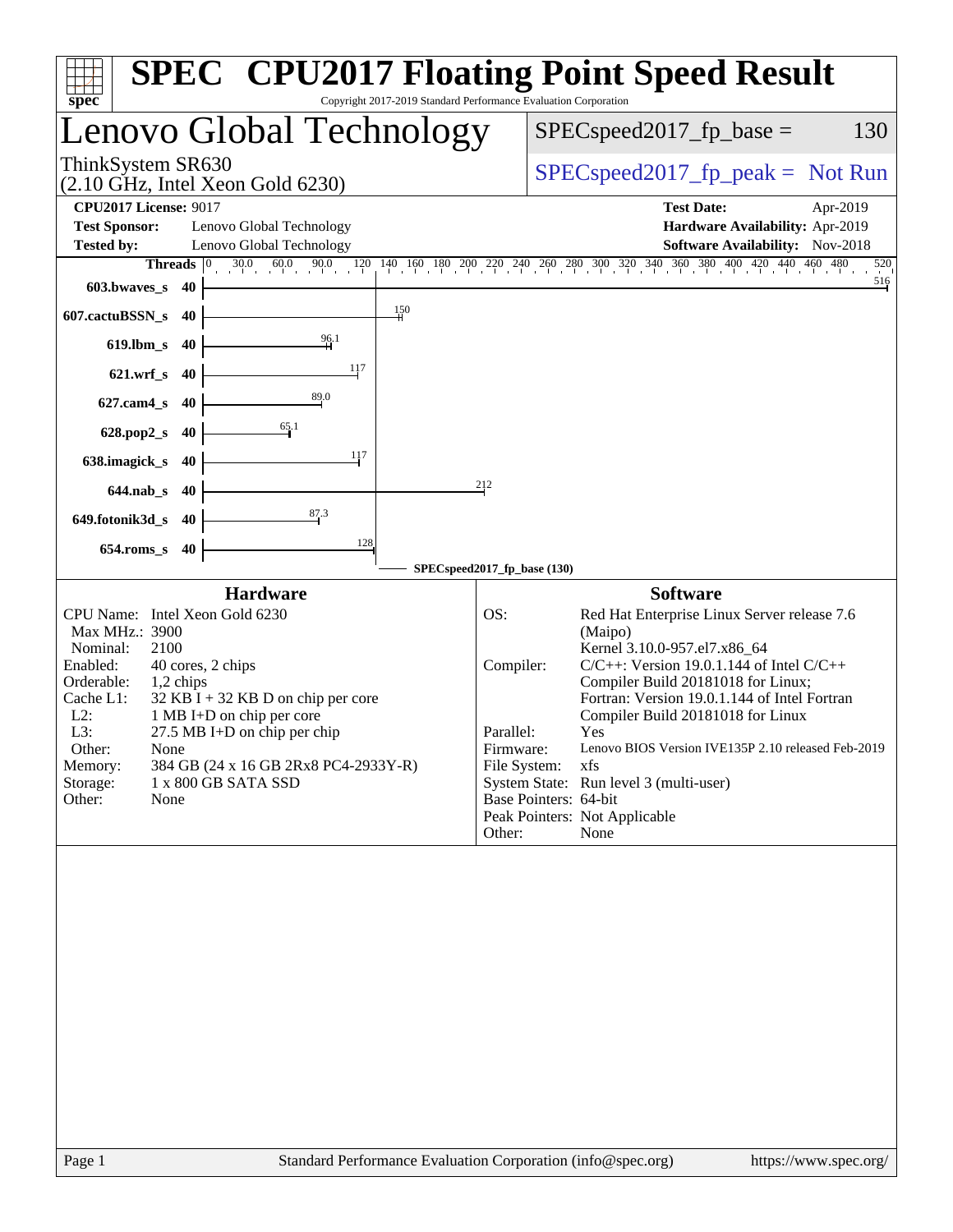

#### **[SPEC CPU2017 Floating Point Speed Result](http://www.spec.org/auto/cpu2017/Docs/result-fields.html#SPECCPU2017FloatingPointSpeedResult)** Copyright 2017-2019 Standard Performance Evaluation Corporation

## Lenovo Global Technology

(2.10 GHz, Intel Xeon Gold 6230)

ThinkSystem SR630<br>  $SPEC speed2017<sub>fp</sub> peak = Not Run$ 

 $SPEC speed2017_fp\_base = 130$ 

**[Test Sponsor:](http://www.spec.org/auto/cpu2017/Docs/result-fields.html#TestSponsor)** Lenovo Global Technology **[Hardware Availability:](http://www.spec.org/auto/cpu2017/Docs/result-fields.html#HardwareAvailability)** Apr-2019 **[Tested by:](http://www.spec.org/auto/cpu2017/Docs/result-fields.html#Testedby)** Lenovo Global Technology **[Software Availability:](http://www.spec.org/auto/cpu2017/Docs/result-fields.html#SoftwareAvailability)** Nov-2018

**[CPU2017 License:](http://www.spec.org/auto/cpu2017/Docs/result-fields.html#CPU2017License)** 9017 **[Test Date:](http://www.spec.org/auto/cpu2017/Docs/result-fields.html#TestDate)** Apr-2019

#### **[Results Table](http://www.spec.org/auto/cpu2017/Docs/result-fields.html#ResultsTable)**

|                            | <b>Base</b>                |                |                |                |            | <b>Peak</b>    |       |                |                |              |                |              |                |              |
|----------------------------|----------------------------|----------------|----------------|----------------|------------|----------------|-------|----------------|----------------|--------------|----------------|--------------|----------------|--------------|
| <b>Benchmark</b>           | <b>Threads</b>             | <b>Seconds</b> | Ratio          | <b>Seconds</b> | Ratio      | <b>Seconds</b> | Ratio | <b>Threads</b> | <b>Seconds</b> | <b>Ratio</b> | <b>Seconds</b> | <b>Ratio</b> | <b>Seconds</b> | <b>Ratio</b> |
| 603.bwayes s               | 40                         | 114            | 516            | 114            | 516        | 114            | 516   |                |                |              |                |              |                |              |
| 607.cactuBSSN s            | 40                         | 111            | 150            | 113            | 147        | 111            | 150   |                |                |              |                |              |                |              |
| $619.$ lbm_s               | 40                         | 56.4           | 92.9           | 54.2           | 96.7       | 54.5           | 96.1  |                |                |              |                |              |                |              |
| $621.wrf$ s                | 40                         | 114            | 116            | 113            | 117        | 113            | 117   |                |                |              |                |              |                |              |
| $627$ .cam4 s              | 40                         | 99.6           | 89.0           | 99.6           | 89.0       | 99.6           | 89.0  |                |                |              |                |              |                |              |
| $628.pop2_s$               | 40                         | 182            | 65.1           | 184            | 64.4       | 181            | 65.4  |                |                |              |                |              |                |              |
| 638.imagick_s              | 40                         | 122            | 118            | 123            | 117        | 123            | 117   |                |                |              |                |              |                |              |
| $644$ .nab s               | 40                         | 82.5           | 212            | 82.5           | 212        | 82.4           | 212   |                |                |              |                |              |                |              |
| 649.fotonik3d s            | 40                         | 104            | 87.3           | 104            | 87.4       | 105            | 86.7  |                |                |              |                |              |                |              |
| $654$ .roms s              | 40                         | 123            | 128            | 123            | <u>128</u> | 122            | 129   |                |                |              |                |              |                |              |
| $SPEC speed2017$ fp base = |                            |                | 130            |                |            |                |       |                |                |              |                |              |                |              |
|                            | SPECspeed 2017 fp peak $=$ |                | <b>Not Run</b> |                |            |                |       |                |                |              |                |              |                |              |

Results appear in the [order in which they were run.](http://www.spec.org/auto/cpu2017/Docs/result-fields.html#RunOrder) Bold underlined text [indicates a median measurement](http://www.spec.org/auto/cpu2017/Docs/result-fields.html#Median).

#### **[Operating System Notes](http://www.spec.org/auto/cpu2017/Docs/result-fields.html#OperatingSystemNotes)**

Stack size set to unlimited using "ulimit -s unlimited"

#### **[General Notes](http://www.spec.org/auto/cpu2017/Docs/result-fields.html#GeneralNotes)**

Environment variables set by runcpu before the start of the run: KMP\_AFFINITY = "granularity=fine,compact" LD\_LIBRARY\_PATH = "/home/cpu2017-1.0.5-ic19.0u1/lib/intel64" OMP\_STACKSIZE = "192M"

 Binaries compiled on a system with 1x Intel Core i9-7900X CPU + 32GB RAM memory using Redhat Enterprise Linux 7.5 Transparent Huge Pages enabled by default Prior to runcpu invocation Filesystem page cache synced and cleared with: sync; echo 3> /proc/sys/vm/drop\_caches Yes: The test sponsor attests, as of date of publication, that CVE-2017-5754 (Meltdown) is mitigated in the system as tested and documented. Yes: The test sponsor attests, as of date of publication, that CVE-2017-5753 (Spectre variant 1) is mitigated in the system as tested and documented. Yes: The test sponsor attests, as of date of publication, that CVE-2017-5715 (Spectre variant 2) is mitigated in the system as tested and documented. Yes: The test sponsor attests, as of date of publication, that CVE-2018-3640 (Spectre variant 3a) is mitigated in the system as tested and documented. Yes: The test sponsor attests, as of date of publication, that CVE-2018-3639 (Spectre variant 4) is mitigated in the system as tested and documented.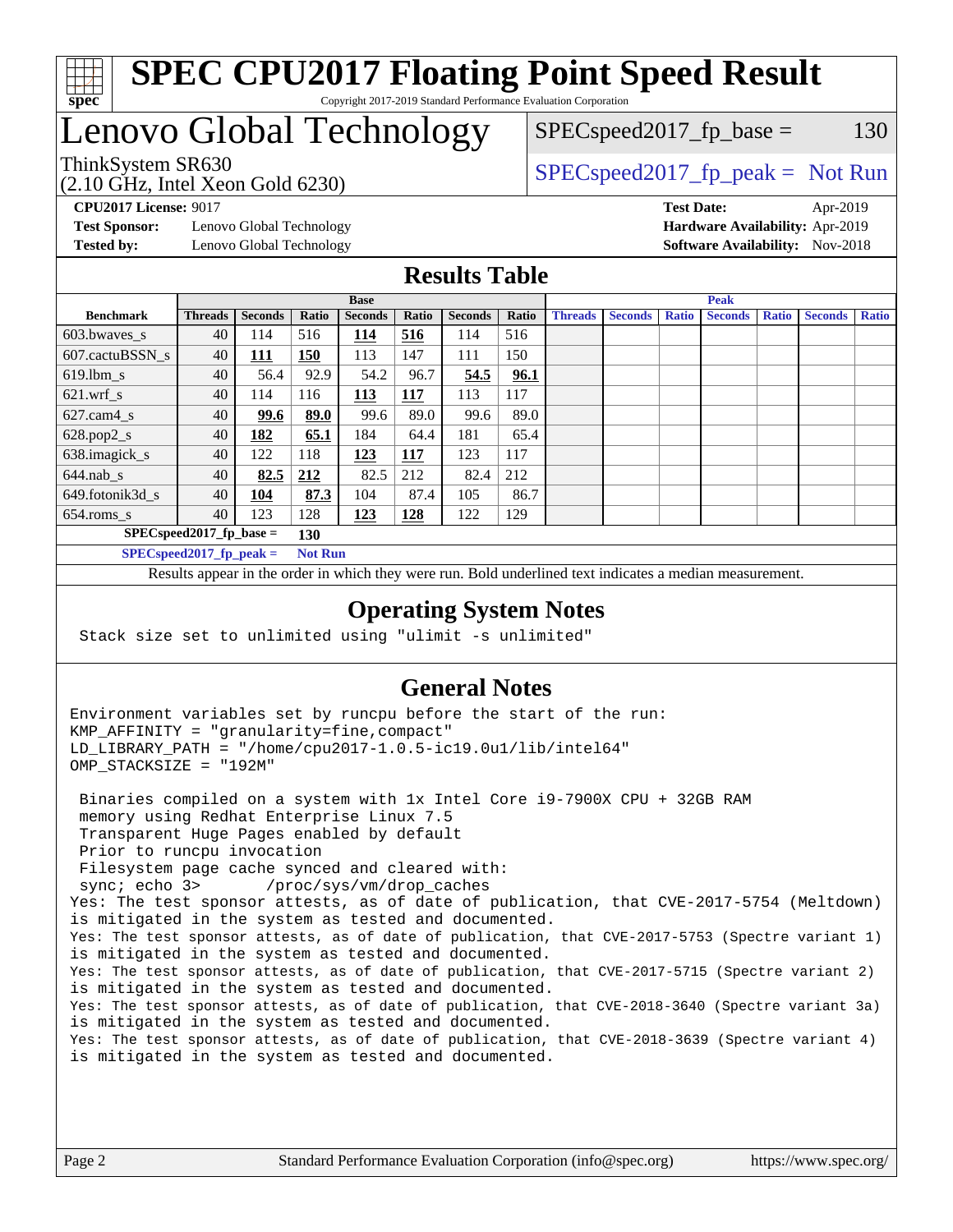| <b>SPEC CPU2017 Floating Point Speed Result</b><br>$spec^*$                                                                                                                                                                                                                                                                                                                                                                                                                                                                                                                                                                                                                                                                                                                                                                                                                                                                                                                                                                                                                                                                                                                                                                                                                                                                                                                                                                                                     | Copyright 2017-2019 Standard Performance Evaluation Corporation                                                                                                                                                                    |                                     |                                                                                                |                       |  |
|-----------------------------------------------------------------------------------------------------------------------------------------------------------------------------------------------------------------------------------------------------------------------------------------------------------------------------------------------------------------------------------------------------------------------------------------------------------------------------------------------------------------------------------------------------------------------------------------------------------------------------------------------------------------------------------------------------------------------------------------------------------------------------------------------------------------------------------------------------------------------------------------------------------------------------------------------------------------------------------------------------------------------------------------------------------------------------------------------------------------------------------------------------------------------------------------------------------------------------------------------------------------------------------------------------------------------------------------------------------------------------------------------------------------------------------------------------------------|------------------------------------------------------------------------------------------------------------------------------------------------------------------------------------------------------------------------------------|-------------------------------------|------------------------------------------------------------------------------------------------|-----------------------|--|
| Lenovo Global Technology                                                                                                                                                                                                                                                                                                                                                                                                                                                                                                                                                                                                                                                                                                                                                                                                                                                                                                                                                                                                                                                                                                                                                                                                                                                                                                                                                                                                                                        | $SPEC speed2017fp base =$                                                                                                                                                                                                          | 130                                 |                                                                                                |                       |  |
| ThinkSystem SR630<br>$(2.10 \text{ GHz}, \text{Intel Xeon Gold } 6230)$                                                                                                                                                                                                                                                                                                                                                                                                                                                                                                                                                                                                                                                                                                                                                                                                                                                                                                                                                                                                                                                                                                                                                                                                                                                                                                                                                                                         |                                                                                                                                                                                                                                    | $SPEC speed2017_fp\_peak = Not Run$ |                                                                                                |                       |  |
| <b>CPU2017 License: 9017</b><br><b>Test Sponsor:</b><br>Lenovo Global Technology<br><b>Tested by:</b><br>Lenovo Global Technology                                                                                                                                                                                                                                                                                                                                                                                                                                                                                                                                                                                                                                                                                                                                                                                                                                                                                                                                                                                                                                                                                                                                                                                                                                                                                                                               |                                                                                                                                                                                                                                    |                                     | <b>Test Date:</b><br>Hardware Availability: Apr-2019<br><b>Software Availability:</b> Nov-2018 | Apr-2019              |  |
|                                                                                                                                                                                                                                                                                                                                                                                                                                                                                                                                                                                                                                                                                                                                                                                                                                                                                                                                                                                                                                                                                                                                                                                                                                                                                                                                                                                                                                                                 | <b>Platform Notes</b>                                                                                                                                                                                                              |                                     |                                                                                                |                       |  |
| BIOS configuration:<br>Choose Operating Mode set to Maximum Performance<br>Choose Operating Mode set to Custom Mode<br>C-states set to Legacy<br>Hyper-Threading set to Disable<br>Adjacent Cache Prefetch set to Disable<br>Stale AtoS set to Enable<br>Sysinfo program /home/cpu2017-1.0.5-ic19.0ul/bin/sysinfo<br>Rev: r5974 of 2018-05-19 9bcde8f2999c33d61f64985e45859ea9<br>running on localhost.localdomain Fri Apr 26 21:52:07 2019<br>SUT (System Under Test) info as seen by some common utilities.<br>For more information on this section, see<br>https://www.spec.org/cpu2017/Docs/config.html#sysinfo<br>From /proc/cpuinfo<br>model name: Intel(R) Xeon(R) Gold 6230 CPU @ 2.10GHz<br>"physical id"s (chips)<br>$\overline{2}$<br>40 "processors"<br>cores, siblings (Caution: counting these is hw and system dependent. The following<br>excerpts from /proc/cpuinfo might not be reliable. Use with caution.)<br>cpu cores : 20<br>siblings : 20<br>physical 0: cores 0 1 2 3 4 8 9 10 11 12 16 17 18 19 20 24 25 26 27 28<br>physical 1: cores 0 1 2 3 4 8 9 10 11 12 16 17 18 19 20 24 25 26 27 28<br>From 1scpu:<br>Architecture:<br>$CPU$ op-mode( $s$ ):<br>Byte Order:<br>CPU(s):<br>On-line CPU(s) list:<br>Thread( $s$ ) per core:<br>Core(s) per socket:<br>Socket(s):<br>NUMA $node(s):$<br>Vendor ID:<br>CPU family:<br>Model:<br>Model name:<br>Stepping:<br>CPU MHz:<br>BogoMIPS:<br>Virtualization:<br>Lld cache:<br>Lli cache: | x86_64<br>$32$ -bit, $64$ -bit<br>Little Endian<br>40<br>$0 - 39$<br>1<br>20<br>2<br>$\overline{a}$<br>GenuineIntel<br>6<br>85<br>$Intel(R) Xeon(R) Gold 6230 CPU @ 2.10GHz$<br>6<br>2100.000<br>4200.00<br>$VT - x$<br>32K<br>32K |                                     |                                                                                                |                       |  |
| L2 cache:<br>1024K                                                                                                                                                                                                                                                                                                                                                                                                                                                                                                                                                                                                                                                                                                                                                                                                                                                                                                                                                                                                                                                                                                                                                                                                                                                                                                                                                                                                                                              |                                                                                                                                                                                                                                    |                                     |                                                                                                |                       |  |
|                                                                                                                                                                                                                                                                                                                                                                                                                                                                                                                                                                                                                                                                                                                                                                                                                                                                                                                                                                                                                                                                                                                                                                                                                                                                                                                                                                                                                                                                 | (Continued on next page)                                                                                                                                                                                                           |                                     |                                                                                                |                       |  |
| Page 3                                                                                                                                                                                                                                                                                                                                                                                                                                                                                                                                                                                                                                                                                                                                                                                                                                                                                                                                                                                                                                                                                                                                                                                                                                                                                                                                                                                                                                                          | Standard Performance Evaluation Corporation (info@spec.org)                                                                                                                                                                        |                                     |                                                                                                | https://www.spec.org/ |  |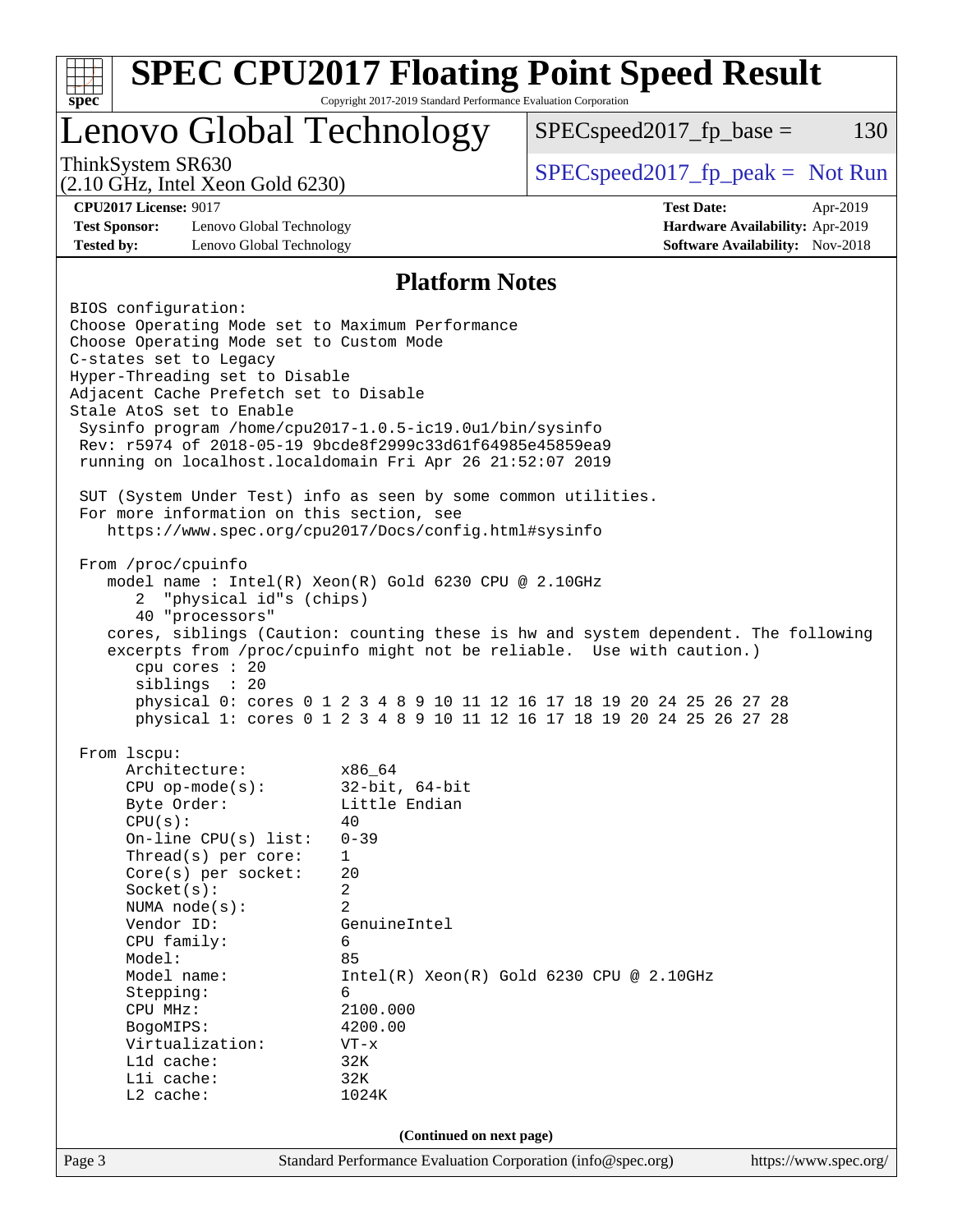| <b>SPEC CPU2017 Floating Point Speed Result</b><br>spec<br>Copyright 2017-2019 Standard Performance Evaluation Corporation                                                                                                                                                                                                                                                                                                                                                                                                                                                                                                                                                                                                                                                                                                                                                                                                                                                                                                                                                                                                                                                                                                                                                                                                                                                                                                                                                                                                                                                                                                                                                                                                                |                                                               |
|-------------------------------------------------------------------------------------------------------------------------------------------------------------------------------------------------------------------------------------------------------------------------------------------------------------------------------------------------------------------------------------------------------------------------------------------------------------------------------------------------------------------------------------------------------------------------------------------------------------------------------------------------------------------------------------------------------------------------------------------------------------------------------------------------------------------------------------------------------------------------------------------------------------------------------------------------------------------------------------------------------------------------------------------------------------------------------------------------------------------------------------------------------------------------------------------------------------------------------------------------------------------------------------------------------------------------------------------------------------------------------------------------------------------------------------------------------------------------------------------------------------------------------------------------------------------------------------------------------------------------------------------------------------------------------------------------------------------------------------------|---------------------------------------------------------------|
| Lenovo Global Technology                                                                                                                                                                                                                                                                                                                                                                                                                                                                                                                                                                                                                                                                                                                                                                                                                                                                                                                                                                                                                                                                                                                                                                                                                                                                                                                                                                                                                                                                                                                                                                                                                                                                                                                  | $SPEC speed2017fr base =$<br>130                              |
| ThinkSystem SR630<br>$(2.10 \text{ GHz}, \text{Intel Xeon Gold } 6230)$                                                                                                                                                                                                                                                                                                                                                                                                                                                                                                                                                                                                                                                                                                                                                                                                                                                                                                                                                                                                                                                                                                                                                                                                                                                                                                                                                                                                                                                                                                                                                                                                                                                                   | $SPEC speed2017fr peak = Not Run$                             |
| <b>CPU2017 License: 9017</b>                                                                                                                                                                                                                                                                                                                                                                                                                                                                                                                                                                                                                                                                                                                                                                                                                                                                                                                                                                                                                                                                                                                                                                                                                                                                                                                                                                                                                                                                                                                                                                                                                                                                                                              | <b>Test Date:</b><br>Apr-2019                                 |
| <b>Test Sponsor:</b><br>Lenovo Global Technology                                                                                                                                                                                                                                                                                                                                                                                                                                                                                                                                                                                                                                                                                                                                                                                                                                                                                                                                                                                                                                                                                                                                                                                                                                                                                                                                                                                                                                                                                                                                                                                                                                                                                          | Hardware Availability: Apr-2019                               |
| <b>Tested by:</b><br>Lenovo Global Technology                                                                                                                                                                                                                                                                                                                                                                                                                                                                                                                                                                                                                                                                                                                                                                                                                                                                                                                                                                                                                                                                                                                                                                                                                                                                                                                                                                                                                                                                                                                                                                                                                                                                                             | <b>Software Availability:</b> Nov-2018                        |
| <b>Platform Notes (Continued)</b>                                                                                                                                                                                                                                                                                                                                                                                                                                                                                                                                                                                                                                                                                                                                                                                                                                                                                                                                                                                                                                                                                                                                                                                                                                                                                                                                                                                                                                                                                                                                                                                                                                                                                                         |                                                               |
| L3 cache:<br>28160K<br>$0 - 19$<br>NUMA node0 CPU(s):<br>NUMA nodel CPU(s):<br>$20 - 39$<br>Flaqs:<br>pat pse36 clflush dts acpi mmx fxsr sse sse2 ss ht tm pbe syscall nx pdpelgb rdtscp<br>lm constant_tsc art arch_perfmon pebs bts rep_good nopl xtopology nonstop_tsc<br>aperfmperf eagerfpu pni pclmulqdq dtes64 monitor ds_cpl vmx smx est tm2 ssse3 sdbg<br>fma cx16 xtpr pdcm pcid dca sse4_1 sse4_2 x2apic movbe popcnt tsc_deadline_timer aes<br>xsave avx f16c rdrand lahf_lm abm 3dnowprefetch epb cat_13 cdp_13 intel_pt ssbd mba<br>ibrs ibpb stibp ibrs_enhanced tpr_shadow vnmi flexpriority ept vpid fsgsbase<br>tsc_adjust bmil hle avx2 smep bmi2 erms invpcid rtm cqm mpx rdt_a avx512f avx512dq<br>rdseed adx smap clflushopt clwb avx512cd avx512bw avx512vl xsaveopt xsavec xgetbvl<br>cqm_llc cqm_occup_llc cqm_mbm_total cqm_mbm_local dtherm ida arat pln pts pku ospke<br>avx512_vnni spec_ctrl intel_stibp flush_lld arch_capabilities<br>/proc/cpuinfo cache data<br>cache size : 28160 KB<br>From numactl --hardware WARNING: a numactl 'node' might or might not correspond to a<br>physical chip.<br>$available: 2 nodes (0-1)$<br>node 0 cpus: 0 1 2 3 4 5 6 7 8 9 10 11 12 13 14 15 16 17 18 19<br>node 0 size: 196280 MB<br>node 0 free: 191148 MB<br>node 1 cpus: 20 21 22 23 24 25 26 27 28 29 30 31 32 33 34 35 36 37 38 39<br>node 1 size: 196608 MB<br>node 1 free: 191997 MB<br>node distances:<br>node<br>$\mathbf 0$<br>1<br>0:<br>10<br>21<br>1:<br>21<br>10<br>From /proc/meminfo<br>MemTotal:<br>395878084 kB<br>HugePages_Total:<br>0<br>Hugepagesize:<br>2048 kB<br>From /etc/*release* /etc/*version*<br>os-release:<br>NAME="Red Hat Enterprise Linux Server"<br>VERSION="7.6 (Maipo)" | fpu vme de pse tsc msr pae mce cx8 apic sep mtrr pge mca cmov |
| ID="rhel"<br>ID LIKE="fedora"<br>VARIANT="Server"                                                                                                                                                                                                                                                                                                                                                                                                                                                                                                                                                                                                                                                                                                                                                                                                                                                                                                                                                                                                                                                                                                                                                                                                                                                                                                                                                                                                                                                                                                                                                                                                                                                                                         |                                                               |
| VARIANT_ID="server"                                                                                                                                                                                                                                                                                                                                                                                                                                                                                                                                                                                                                                                                                                                                                                                                                                                                                                                                                                                                                                                                                                                                                                                                                                                                                                                                                                                                                                                                                                                                                                                                                                                                                                                       |                                                               |
| VERSION_ID="7.6"<br>PRETTY_NAME="Red Hat Enterprise Linux Server 7.6 (Maipo)"                                                                                                                                                                                                                                                                                                                                                                                                                                                                                                                                                                                                                                                                                                                                                                                                                                                                                                                                                                                                                                                                                                                                                                                                                                                                                                                                                                                                                                                                                                                                                                                                                                                             |                                                               |
| (Continued on next page)                                                                                                                                                                                                                                                                                                                                                                                                                                                                                                                                                                                                                                                                                                                                                                                                                                                                                                                                                                                                                                                                                                                                                                                                                                                                                                                                                                                                                                                                                                                                                                                                                                                                                                                  |                                                               |
| Standard Performance Evaluation Corporation (info@spec.org)<br>Page 4                                                                                                                                                                                                                                                                                                                                                                                                                                                                                                                                                                                                                                                                                                                                                                                                                                                                                                                                                                                                                                                                                                                                                                                                                                                                                                                                                                                                                                                                                                                                                                                                                                                                     | https://www.spec.org/                                         |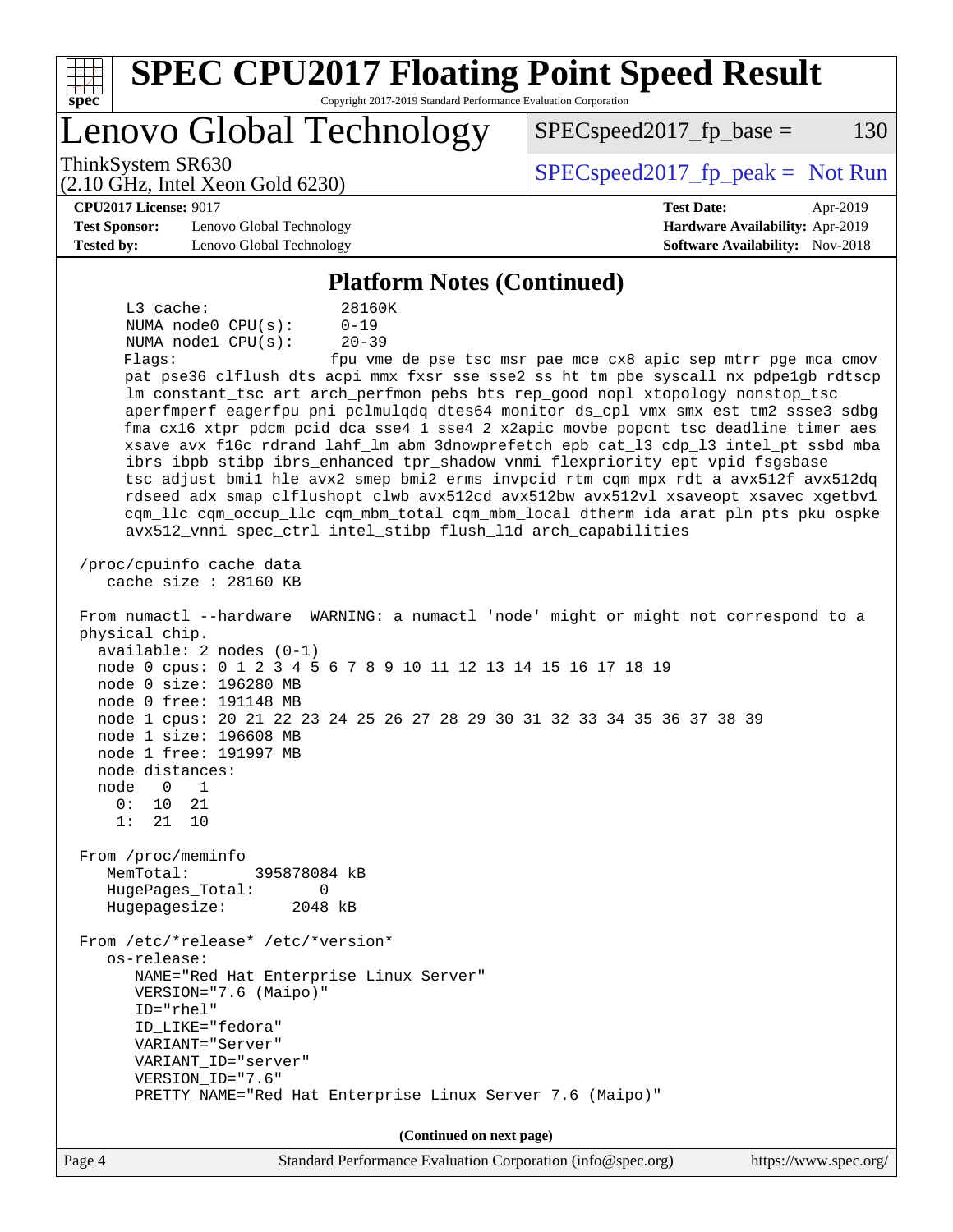

**(Continued on next page)**

| Page 5 | Standard Performance Evaluation Corporation (info@spec.org) | https://www.spec.org/ |
|--------|-------------------------------------------------------------|-----------------------|
|--------|-------------------------------------------------------------|-----------------------|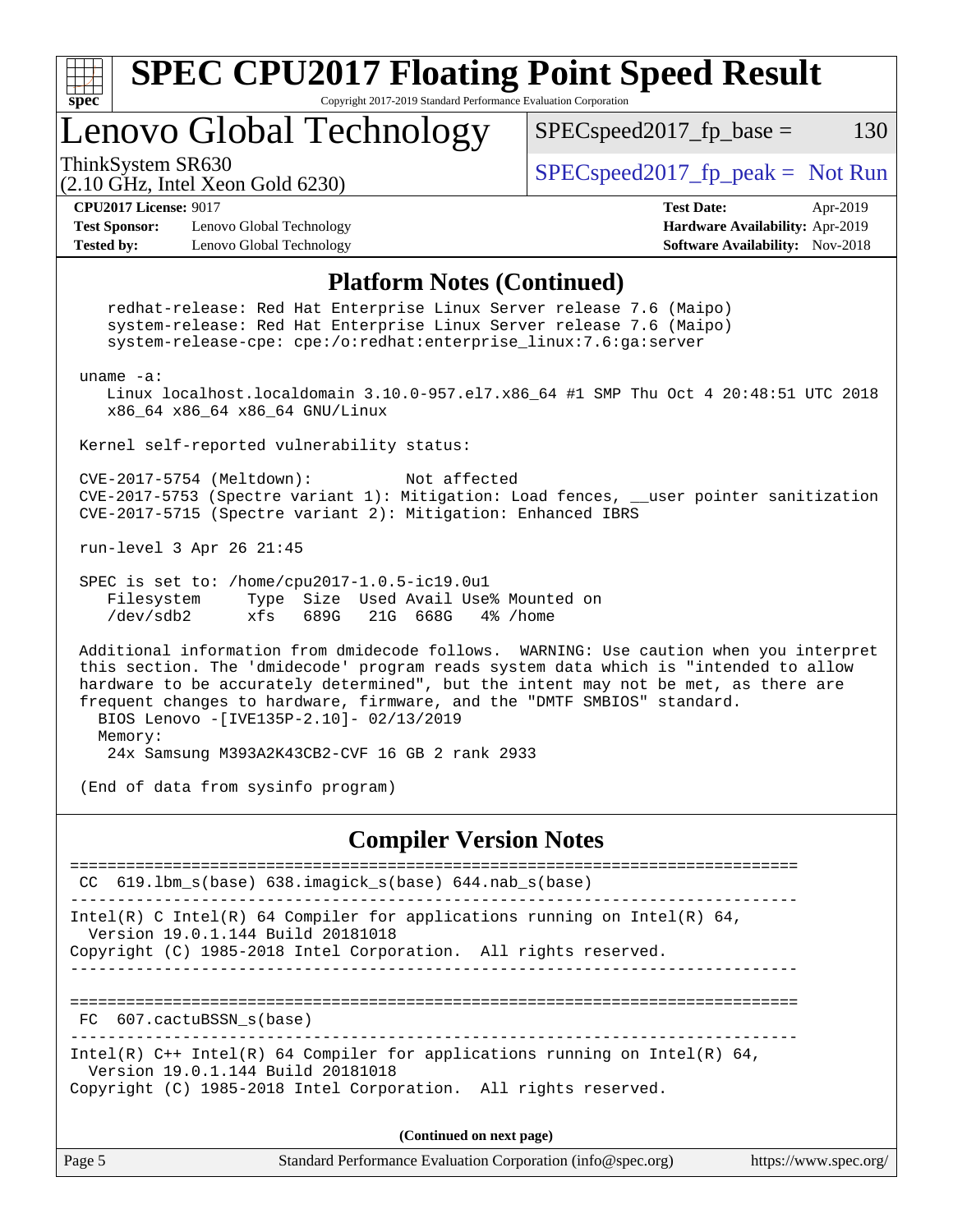

# **[SPEC CPU2017 Floating Point Speed Result](http://www.spec.org/auto/cpu2017/Docs/result-fields.html#SPECCPU2017FloatingPointSpeedResult)**

Copyright 2017-2019 Standard Performance Evaluation Corporation

## Lenovo Global Technology

ThinkSystem SR630<br>  $(2.10 \text{ GHz. Intel Yoon Gold } 6230)$  [SPECspeed2017\\_fp\\_peak =](http://www.spec.org/auto/cpu2017/Docs/result-fields.html#SPECspeed2017fppeak) Not Run

 $SPEC speed2017_fp\_base = 130$ 

(2.10 GHz, Intel Xeon Gold 6230)

**[CPU2017 License:](http://www.spec.org/auto/cpu2017/Docs/result-fields.html#CPU2017License)** 9017 **[Test Date:](http://www.spec.org/auto/cpu2017/Docs/result-fields.html#TestDate)** Apr-2019 **[Test Sponsor:](http://www.spec.org/auto/cpu2017/Docs/result-fields.html#TestSponsor)** Lenovo Global Technology **[Hardware Availability:](http://www.spec.org/auto/cpu2017/Docs/result-fields.html#HardwareAvailability)** Apr-2019

### **[Compiler Version Notes \(Continued\)](http://www.spec.org/auto/cpu2017/Docs/result-fields.html#CompilerVersionNotes)**

**[Tested by:](http://www.spec.org/auto/cpu2017/Docs/result-fields.html#Testedby)** Lenovo Global Technology **[Software Availability:](http://www.spec.org/auto/cpu2017/Docs/result-fields.html#SoftwareAvailability)** Nov-2018

| Intel(R) C Intel(R) 64 Compiler for applications running on Intel(R) 64,<br>Version 19.0.1.144 Build 20181018<br>Copyright (C) 1985-2018 Intel Corporation. All rights reserved.<br>Intel(R) Fortran Intel(R) 64 Compiler for applications running on Intel(R)<br>64, Version 19.0.1.144 Build 20181018<br>Copyright (C) 1985-2018 Intel Corporation. All rights reserved. |
|----------------------------------------------------------------------------------------------------------------------------------------------------------------------------------------------------------------------------------------------------------------------------------------------------------------------------------------------------------------------------|
| 603.bwaves s(base) 649.fotonik3d s(base) 654.roms s(base)<br>FC.                                                                                                                                                                                                                                                                                                           |
| Intel(R) Fortran Intel(R) 64 Compiler for applications running on Intel(R)<br>64, Version 19.0.1.144 Build 20181018<br>Copyright (C) 1985-2018 Intel Corporation. All rights reserved.                                                                                                                                                                                     |
| CC $621.wrf$ s(base) $627.cam4$ s(base) $628.pop2$ s(base)                                                                                                                                                                                                                                                                                                                 |
| Intel(R) Fortran Intel(R) 64 Compiler for applications running on Intel(R)<br>64, Version 19.0.1.144 Build 20181018<br>Copyright (C) 1985-2018 Intel Corporation. All rights reserved.<br>Intel(R) C Intel(R) 64 Compiler for applications running on Intel(R) 64,<br>Version 19.0.1.144 Build 20181018<br>Copyright (C) 1985-2018 Intel Corporation. All rights reserved. |

## **[Base Compiler Invocation](http://www.spec.org/auto/cpu2017/Docs/result-fields.html#BaseCompilerInvocation)**

[C benchmarks](http://www.spec.org/auto/cpu2017/Docs/result-fields.html#Cbenchmarks):  $\text{icc}$  -m64 -std=c11 [Fortran benchmarks](http://www.spec.org/auto/cpu2017/Docs/result-fields.html#Fortranbenchmarks): [ifort -m64](http://www.spec.org/cpu2017/results/res2019q2/cpu2017-20190429-12942.flags.html#user_FCbase_intel_ifort_64bit_24f2bb282fbaeffd6157abe4f878425411749daecae9a33200eee2bee2fe76f3b89351d69a8130dd5949958ce389cf37ff59a95e7a40d588e8d3a57e0c3fd751) [Benchmarks using both Fortran and C](http://www.spec.org/auto/cpu2017/Docs/result-fields.html#BenchmarksusingbothFortranandC): [ifort -m64](http://www.spec.org/cpu2017/results/res2019q2/cpu2017-20190429-12942.flags.html#user_CC_FCbase_intel_ifort_64bit_24f2bb282fbaeffd6157abe4f878425411749daecae9a33200eee2bee2fe76f3b89351d69a8130dd5949958ce389cf37ff59a95e7a40d588e8d3a57e0c3fd751) [icc -m64 -std=c11](http://www.spec.org/cpu2017/results/res2019q2/cpu2017-20190429-12942.flags.html#user_CC_FCbase_intel_icc_64bit_c11_33ee0cdaae7deeeab2a9725423ba97205ce30f63b9926c2519791662299b76a0318f32ddfffdc46587804de3178b4f9328c46fa7c2b0cd779d7a61945c91cd35) [Benchmarks using Fortran, C, and C++:](http://www.spec.org/auto/cpu2017/Docs/result-fields.html#BenchmarksusingFortranCandCXX) [icpc -m64](http://www.spec.org/cpu2017/results/res2019q2/cpu2017-20190429-12942.flags.html#user_CC_CXX_FCbase_intel_icpc_64bit_4ecb2543ae3f1412ef961e0650ca070fec7b7afdcd6ed48761b84423119d1bf6bdf5cad15b44d48e7256388bc77273b966e5eb805aefd121eb22e9299b2ec9d9) [icc -m64 -std=c11](http://www.spec.org/cpu2017/results/res2019q2/cpu2017-20190429-12942.flags.html#user_CC_CXX_FCbase_intel_icc_64bit_c11_33ee0cdaae7deeeab2a9725423ba97205ce30f63b9926c2519791662299b76a0318f32ddfffdc46587804de3178b4f9328c46fa7c2b0cd779d7a61945c91cd35) [ifort -m64](http://www.spec.org/cpu2017/results/res2019q2/cpu2017-20190429-12942.flags.html#user_CC_CXX_FCbase_intel_ifort_64bit_24f2bb282fbaeffd6157abe4f878425411749daecae9a33200eee2bee2fe76f3b89351d69a8130dd5949958ce389cf37ff59a95e7a40d588e8d3a57e0c3fd751)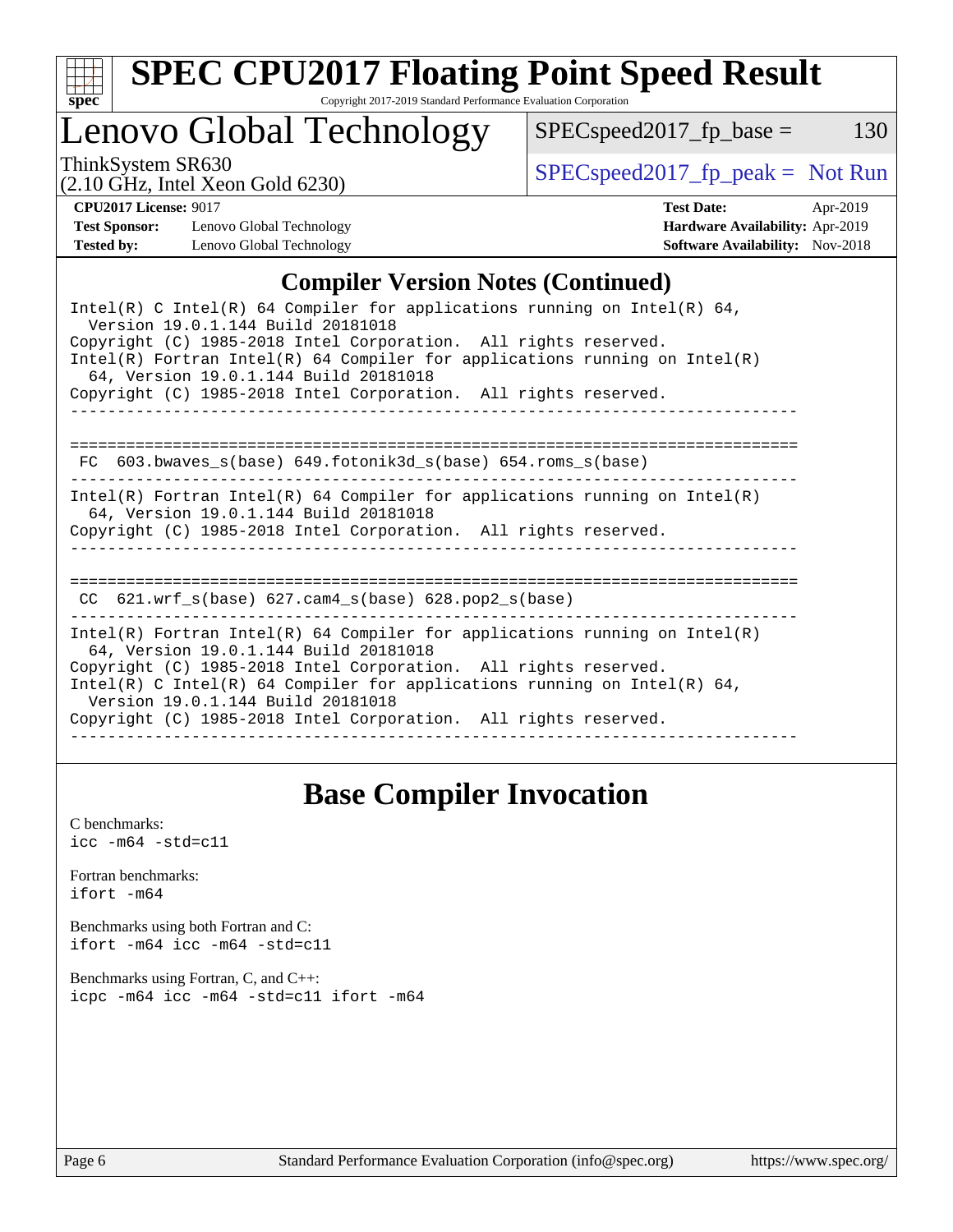

#### **[SPEC CPU2017 Floating Point Speed Result](http://www.spec.org/auto/cpu2017/Docs/result-fields.html#SPECCPU2017FloatingPointSpeedResult)** Copyright 2017-2019 Standard Performance Evaluation Corporation

## Lenovo Global Technology

ThinkSystem SR630  $SPEC speed2017$  [p\_peak = Not Run  $SPEC speed2017_fp\_base = 130$ 

(2.10 GHz, Intel Xeon Gold 6230)

**[Test Sponsor:](http://www.spec.org/auto/cpu2017/Docs/result-fields.html#TestSponsor)** Lenovo Global Technology **[Hardware Availability:](http://www.spec.org/auto/cpu2017/Docs/result-fields.html#HardwareAvailability)** Apr-2019 **[Tested by:](http://www.spec.org/auto/cpu2017/Docs/result-fields.html#Testedby)** Lenovo Global Technology **[Software Availability:](http://www.spec.org/auto/cpu2017/Docs/result-fields.html#SoftwareAvailability)** Nov-2018

**[CPU2017 License:](http://www.spec.org/auto/cpu2017/Docs/result-fields.html#CPU2017License)** 9017 **[Test Date:](http://www.spec.org/auto/cpu2017/Docs/result-fields.html#TestDate)** Apr-2019

## **[Base Portability Flags](http://www.spec.org/auto/cpu2017/Docs/result-fields.html#BasePortabilityFlags)**

 603.bwaves\_s: [-DSPEC\\_LP64](http://www.spec.org/cpu2017/results/res2019q2/cpu2017-20190429-12942.flags.html#suite_basePORTABILITY603_bwaves_s_DSPEC_LP64) 607.cactuBSSN\_s: [-DSPEC\\_LP64](http://www.spec.org/cpu2017/results/res2019q2/cpu2017-20190429-12942.flags.html#suite_basePORTABILITY607_cactuBSSN_s_DSPEC_LP64) 619.lbm\_s: [-DSPEC\\_LP64](http://www.spec.org/cpu2017/results/res2019q2/cpu2017-20190429-12942.flags.html#suite_basePORTABILITY619_lbm_s_DSPEC_LP64) 621.wrf\_s: [-DSPEC\\_LP64](http://www.spec.org/cpu2017/results/res2019q2/cpu2017-20190429-12942.flags.html#suite_basePORTABILITY621_wrf_s_DSPEC_LP64) [-DSPEC\\_CASE\\_FLAG](http://www.spec.org/cpu2017/results/res2019q2/cpu2017-20190429-12942.flags.html#b621.wrf_s_baseCPORTABILITY_DSPEC_CASE_FLAG) [-convert big\\_endian](http://www.spec.org/cpu2017/results/res2019q2/cpu2017-20190429-12942.flags.html#user_baseFPORTABILITY621_wrf_s_convert_big_endian_c3194028bc08c63ac5d04de18c48ce6d347e4e562e8892b8bdbdc0214820426deb8554edfa529a3fb25a586e65a3d812c835984020483e7e73212c4d31a38223) 627.cam4\_s: [-DSPEC\\_LP64](http://www.spec.org/cpu2017/results/res2019q2/cpu2017-20190429-12942.flags.html#suite_basePORTABILITY627_cam4_s_DSPEC_LP64) [-DSPEC\\_CASE\\_FLAG](http://www.spec.org/cpu2017/results/res2019q2/cpu2017-20190429-12942.flags.html#b627.cam4_s_baseCPORTABILITY_DSPEC_CASE_FLAG) 628.pop2\_s: [-DSPEC\\_LP64](http://www.spec.org/cpu2017/results/res2019q2/cpu2017-20190429-12942.flags.html#suite_basePORTABILITY628_pop2_s_DSPEC_LP64) [-DSPEC\\_CASE\\_FLAG](http://www.spec.org/cpu2017/results/res2019q2/cpu2017-20190429-12942.flags.html#b628.pop2_s_baseCPORTABILITY_DSPEC_CASE_FLAG) [-convert big\\_endian](http://www.spec.org/cpu2017/results/res2019q2/cpu2017-20190429-12942.flags.html#user_baseFPORTABILITY628_pop2_s_convert_big_endian_c3194028bc08c63ac5d04de18c48ce6d347e4e562e8892b8bdbdc0214820426deb8554edfa529a3fb25a586e65a3d812c835984020483e7e73212c4d31a38223) [-assume byterecl](http://www.spec.org/cpu2017/results/res2019q2/cpu2017-20190429-12942.flags.html#user_baseFPORTABILITY628_pop2_s_assume_byterecl_7e47d18b9513cf18525430bbf0f2177aa9bf368bc7a059c09b2c06a34b53bd3447c950d3f8d6c70e3faf3a05c8557d66a5798b567902e8849adc142926523472) 638.imagick\_s: [-DSPEC\\_LP64](http://www.spec.org/cpu2017/results/res2019q2/cpu2017-20190429-12942.flags.html#suite_basePORTABILITY638_imagick_s_DSPEC_LP64) 644.nab\_s: [-DSPEC\\_LP64](http://www.spec.org/cpu2017/results/res2019q2/cpu2017-20190429-12942.flags.html#suite_basePORTABILITY644_nab_s_DSPEC_LP64) 649.fotonik3d\_s: [-DSPEC\\_LP64](http://www.spec.org/cpu2017/results/res2019q2/cpu2017-20190429-12942.flags.html#suite_basePORTABILITY649_fotonik3d_s_DSPEC_LP64) 654.roms\_s: [-DSPEC\\_LP64](http://www.spec.org/cpu2017/results/res2019q2/cpu2017-20190429-12942.flags.html#suite_basePORTABILITY654_roms_s_DSPEC_LP64)

## **[Base Optimization Flags](http://www.spec.org/auto/cpu2017/Docs/result-fields.html#BaseOptimizationFlags)**

[C benchmarks](http://www.spec.org/auto/cpu2017/Docs/result-fields.html#Cbenchmarks):

[-xCORE-AVX512](http://www.spec.org/cpu2017/results/res2019q2/cpu2017-20190429-12942.flags.html#user_CCbase_f-xCORE-AVX512) [-ipo](http://www.spec.org/cpu2017/results/res2019q2/cpu2017-20190429-12942.flags.html#user_CCbase_f-ipo) [-O3](http://www.spec.org/cpu2017/results/res2019q2/cpu2017-20190429-12942.flags.html#user_CCbase_f-O3) [-no-prec-div](http://www.spec.org/cpu2017/results/res2019q2/cpu2017-20190429-12942.flags.html#user_CCbase_f-no-prec-div) [-qopt-prefetch](http://www.spec.org/cpu2017/results/res2019q2/cpu2017-20190429-12942.flags.html#user_CCbase_f-qopt-prefetch) [-ffinite-math-only](http://www.spec.org/cpu2017/results/res2019q2/cpu2017-20190429-12942.flags.html#user_CCbase_f_finite_math_only_cb91587bd2077682c4b38af759c288ed7c732db004271a9512da14a4f8007909a5f1427ecbf1a0fb78ff2a814402c6114ac565ca162485bbcae155b5e4258871) [-qopt-mem-layout-trans=4](http://www.spec.org/cpu2017/results/res2019q2/cpu2017-20190429-12942.flags.html#user_CCbase_f-qopt-mem-layout-trans_fa39e755916c150a61361b7846f310bcdf6f04e385ef281cadf3647acec3f0ae266d1a1d22d972a7087a248fd4e6ca390a3634700869573d231a252c784941a8) [-qopenmp](http://www.spec.org/cpu2017/results/res2019q2/cpu2017-20190429-12942.flags.html#user_CCbase_qopenmp_16be0c44f24f464004c6784a7acb94aca937f053568ce72f94b139a11c7c168634a55f6653758ddd83bcf7b8463e8028bb0b48b77bcddc6b78d5d95bb1df2967) [-DSPEC\\_OPENMP](http://www.spec.org/cpu2017/results/res2019q2/cpu2017-20190429-12942.flags.html#suite_CCbase_DSPEC_OPENMP)

[Fortran benchmarks](http://www.spec.org/auto/cpu2017/Docs/result-fields.html#Fortranbenchmarks):

[-DSPEC\\_OPENMP](http://www.spec.org/cpu2017/results/res2019q2/cpu2017-20190429-12942.flags.html#suite_FCbase_DSPEC_OPENMP) [-xCORE-AVX512](http://www.spec.org/cpu2017/results/res2019q2/cpu2017-20190429-12942.flags.html#user_FCbase_f-xCORE-AVX512) [-ipo](http://www.spec.org/cpu2017/results/res2019q2/cpu2017-20190429-12942.flags.html#user_FCbase_f-ipo) [-O3](http://www.spec.org/cpu2017/results/res2019q2/cpu2017-20190429-12942.flags.html#user_FCbase_f-O3) [-no-prec-div](http://www.spec.org/cpu2017/results/res2019q2/cpu2017-20190429-12942.flags.html#user_FCbase_f-no-prec-div) [-qopt-prefetch](http://www.spec.org/cpu2017/results/res2019q2/cpu2017-20190429-12942.flags.html#user_FCbase_f-qopt-prefetch) [-ffinite-math-only](http://www.spec.org/cpu2017/results/res2019q2/cpu2017-20190429-12942.flags.html#user_FCbase_f_finite_math_only_cb91587bd2077682c4b38af759c288ed7c732db004271a9512da14a4f8007909a5f1427ecbf1a0fb78ff2a814402c6114ac565ca162485bbcae155b5e4258871) [-qopt-mem-layout-trans=4](http://www.spec.org/cpu2017/results/res2019q2/cpu2017-20190429-12942.flags.html#user_FCbase_f-qopt-mem-layout-trans_fa39e755916c150a61361b7846f310bcdf6f04e385ef281cadf3647acec3f0ae266d1a1d22d972a7087a248fd4e6ca390a3634700869573d231a252c784941a8) [-qopenmp](http://www.spec.org/cpu2017/results/res2019q2/cpu2017-20190429-12942.flags.html#user_FCbase_qopenmp_16be0c44f24f464004c6784a7acb94aca937f053568ce72f94b139a11c7c168634a55f6653758ddd83bcf7b8463e8028bb0b48b77bcddc6b78d5d95bb1df2967) [-nostandard-realloc-lhs](http://www.spec.org/cpu2017/results/res2019q2/cpu2017-20190429-12942.flags.html#user_FCbase_f_2003_std_realloc_82b4557e90729c0f113870c07e44d33d6f5a304b4f63d4c15d2d0f1fab99f5daaed73bdb9275d9ae411527f28b936061aa8b9c8f2d63842963b95c9dd6426b8a)

[Benchmarks using both Fortran and C](http://www.spec.org/auto/cpu2017/Docs/result-fields.html#BenchmarksusingbothFortranandC):

[-xCORE-AVX512](http://www.spec.org/cpu2017/results/res2019q2/cpu2017-20190429-12942.flags.html#user_CC_FCbase_f-xCORE-AVX512) [-ipo](http://www.spec.org/cpu2017/results/res2019q2/cpu2017-20190429-12942.flags.html#user_CC_FCbase_f-ipo) [-O3](http://www.spec.org/cpu2017/results/res2019q2/cpu2017-20190429-12942.flags.html#user_CC_FCbase_f-O3) [-no-prec-div](http://www.spec.org/cpu2017/results/res2019q2/cpu2017-20190429-12942.flags.html#user_CC_FCbase_f-no-prec-div) [-qopt-prefetch](http://www.spec.org/cpu2017/results/res2019q2/cpu2017-20190429-12942.flags.html#user_CC_FCbase_f-qopt-prefetch) [-ffinite-math-only](http://www.spec.org/cpu2017/results/res2019q2/cpu2017-20190429-12942.flags.html#user_CC_FCbase_f_finite_math_only_cb91587bd2077682c4b38af759c288ed7c732db004271a9512da14a4f8007909a5f1427ecbf1a0fb78ff2a814402c6114ac565ca162485bbcae155b5e4258871) [-qopt-mem-layout-trans=4](http://www.spec.org/cpu2017/results/res2019q2/cpu2017-20190429-12942.flags.html#user_CC_FCbase_f-qopt-mem-layout-trans_fa39e755916c150a61361b7846f310bcdf6f04e385ef281cadf3647acec3f0ae266d1a1d22d972a7087a248fd4e6ca390a3634700869573d231a252c784941a8) [-qopenmp](http://www.spec.org/cpu2017/results/res2019q2/cpu2017-20190429-12942.flags.html#user_CC_FCbase_qopenmp_16be0c44f24f464004c6784a7acb94aca937f053568ce72f94b139a11c7c168634a55f6653758ddd83bcf7b8463e8028bb0b48b77bcddc6b78d5d95bb1df2967) [-DSPEC\\_OPENMP](http://www.spec.org/cpu2017/results/res2019q2/cpu2017-20190429-12942.flags.html#suite_CC_FCbase_DSPEC_OPENMP) [-nostandard-realloc-lhs](http://www.spec.org/cpu2017/results/res2019q2/cpu2017-20190429-12942.flags.html#user_CC_FCbase_f_2003_std_realloc_82b4557e90729c0f113870c07e44d33d6f5a304b4f63d4c15d2d0f1fab99f5daaed73bdb9275d9ae411527f28b936061aa8b9c8f2d63842963b95c9dd6426b8a)

[Benchmarks using Fortran, C, and C++:](http://www.spec.org/auto/cpu2017/Docs/result-fields.html#BenchmarksusingFortranCandCXX)

[-xCORE-AVX512](http://www.spec.org/cpu2017/results/res2019q2/cpu2017-20190429-12942.flags.html#user_CC_CXX_FCbase_f-xCORE-AVX512) [-ipo](http://www.spec.org/cpu2017/results/res2019q2/cpu2017-20190429-12942.flags.html#user_CC_CXX_FCbase_f-ipo) [-O3](http://www.spec.org/cpu2017/results/res2019q2/cpu2017-20190429-12942.flags.html#user_CC_CXX_FCbase_f-O3) [-no-prec-div](http://www.spec.org/cpu2017/results/res2019q2/cpu2017-20190429-12942.flags.html#user_CC_CXX_FCbase_f-no-prec-div) [-qopt-prefetch](http://www.spec.org/cpu2017/results/res2019q2/cpu2017-20190429-12942.flags.html#user_CC_CXX_FCbase_f-qopt-prefetch) [-ffinite-math-only](http://www.spec.org/cpu2017/results/res2019q2/cpu2017-20190429-12942.flags.html#user_CC_CXX_FCbase_f_finite_math_only_cb91587bd2077682c4b38af759c288ed7c732db004271a9512da14a4f8007909a5f1427ecbf1a0fb78ff2a814402c6114ac565ca162485bbcae155b5e4258871) [-qopt-mem-layout-trans=4](http://www.spec.org/cpu2017/results/res2019q2/cpu2017-20190429-12942.flags.html#user_CC_CXX_FCbase_f-qopt-mem-layout-trans_fa39e755916c150a61361b7846f310bcdf6f04e385ef281cadf3647acec3f0ae266d1a1d22d972a7087a248fd4e6ca390a3634700869573d231a252c784941a8) [-qopenmp](http://www.spec.org/cpu2017/results/res2019q2/cpu2017-20190429-12942.flags.html#user_CC_CXX_FCbase_qopenmp_16be0c44f24f464004c6784a7acb94aca937f053568ce72f94b139a11c7c168634a55f6653758ddd83bcf7b8463e8028bb0b48b77bcddc6b78d5d95bb1df2967) [-DSPEC\\_OPENMP](http://www.spec.org/cpu2017/results/res2019q2/cpu2017-20190429-12942.flags.html#suite_CC_CXX_FCbase_DSPEC_OPENMP) [-nostandard-realloc-lhs](http://www.spec.org/cpu2017/results/res2019q2/cpu2017-20190429-12942.flags.html#user_CC_CXX_FCbase_f_2003_std_realloc_82b4557e90729c0f113870c07e44d33d6f5a304b4f63d4c15d2d0f1fab99f5daaed73bdb9275d9ae411527f28b936061aa8b9c8f2d63842963b95c9dd6426b8a)

The flags files that were used to format this result can be browsed at

<http://www.spec.org/cpu2017/flags/Intel-ic18.0-official-linux64.2019-04-02.html> <http://www.spec.org/cpu2017/flags/Lenovo-Platform-SPECcpu2017-Flags-V1.2-CLX-A.html>

You can also download the XML flags sources by saving the following links: <http://www.spec.org/cpu2017/flags/Intel-ic18.0-official-linux64.2019-04-02.xml> <http://www.spec.org/cpu2017/flags/Lenovo-Platform-SPECcpu2017-Flags-V1.2-CLX-A.xml>